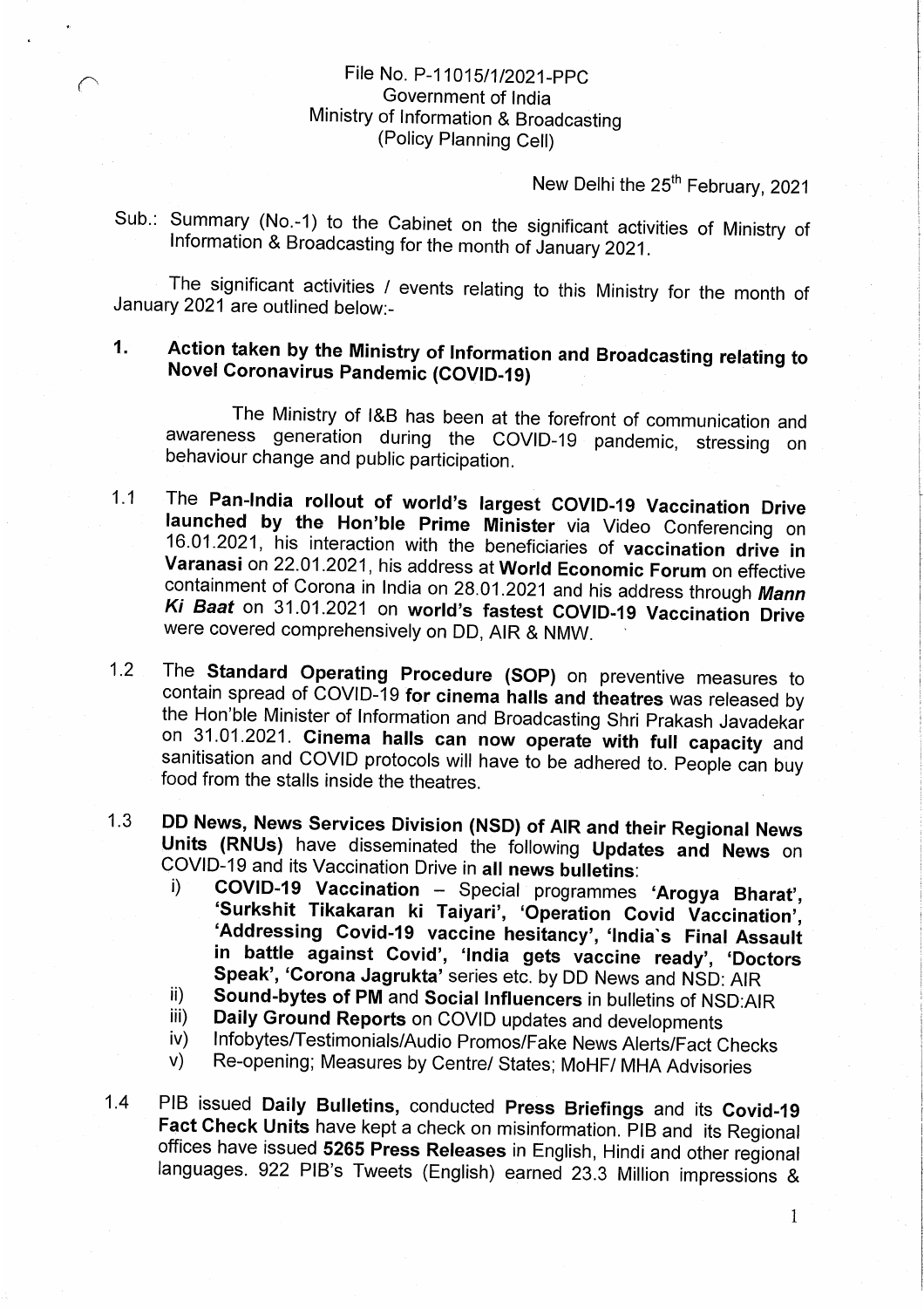19.2K new followers and 920 PIB's Tweets (Hindi) earned 2.94 Million impressions & 4.8K new followers in January 2021.

 $1.5$ The Field/ Regional Outreach Bureaus (FOB/ROB) of BOC have conducted awareness campaign on COVID-19 and COVID-19 Vaccination Drives through Social Media platforms as under:

| Total No. of<br>Facebook<br><b>Posts</b> | <b>Total No. of Tweets</b><br>and Re-tweets (with<br>'Impressions') | Total No. of<br><b>Posters/Message</b><br><b>Nideos circulated</b><br>on WhatsApp | Total No. of<br>Instagram<br><b>Posts</b> |
|------------------------------------------|---------------------------------------------------------------------|-----------------------------------------------------------------------------------|-------------------------------------------|
| 36879                                    | 64835 (516942)                                                      | 126913                                                                            | 11979                                     |

- $1.6$ ROBs/FOBs of BOC have organized 110.Webinars during the month on issues such as COVID-19 Vaccination, 125<sup>th</sup> Birth Anniversary of Netaji Subhas Chandra Bose, etc. PIB and its Regional/Branch offices also collaborated on 97 webinars on above mentioned issues.
- $1.7$ Comprehensive coverage was provided on Social Media platforms by New Media Wing (NMW) to the pan-India COVID-19 vaccination drive and FAQs on COVID Vaccines, using the dedicated #We4Vaccine hashtag. Nearly 942 tweets were posted in Jan. 2021 from dedicated Twitter handle @COVIDNewsByMlB having 122.3K followers, which has appeared 14.4 Million times in the timeline of Twitter users.
- $2.$ Farmer Issues & Farm Reforms - <sup>A</sup> Govt. which cares for Farmers:
- $2.1$ The Hon'ble President of lndia's Address on the eve of Republic Day 2021 reiterating the commitment of the Government for farmers' welfare and the Hon'ble PM's address through Mann Ki Baat on 31.01.2021 on the steps being taken by Government to modernize agriculture was broadcast on the whole network of DD & AIR.
- $2.2$ DD News and NSD: AIR provided extensive coverage to the Centre-Farmer Union Talks, New Farm Laws and the misguided Farmers' agitations. The following special programmes were aired:
	- i) Special programme 'Kisan Andolan: Varta se Samadhan'
	- ii) 100+ Ground Reports and Success Stories from across the country.
	- iii) O8 episodes under 'Do Touk' programme with Special focus in News Night show/ Mythbusters/ Spot News coverage/ Current Affairs prog.
- Celebrations of 72"" Republic Day of India 2021 ' 3.
- The 72<sup>nd</sup> Republic Day Celebrations at Rajpath, New Delhi on 26.01.2021  $3.1$ and the Hon'ble PM's Address through Mann Ki Baat requesting young writers to. write about freedom fighters were covered on whole network of DD & AIR. A Special Series 'Republic of New India' was broadcast by NSD:AlR from  $24^{th} - 26^{th}$  January, 2021.

Ministry of I&B participated in Republic Day Parade 2021 through a  $3.2$ tableau conceptualized, designed and executed by BOC on the theme 'Vocal for Local'.

<sup>~</sup> <sup>1</sup> . ' -

r1

I

t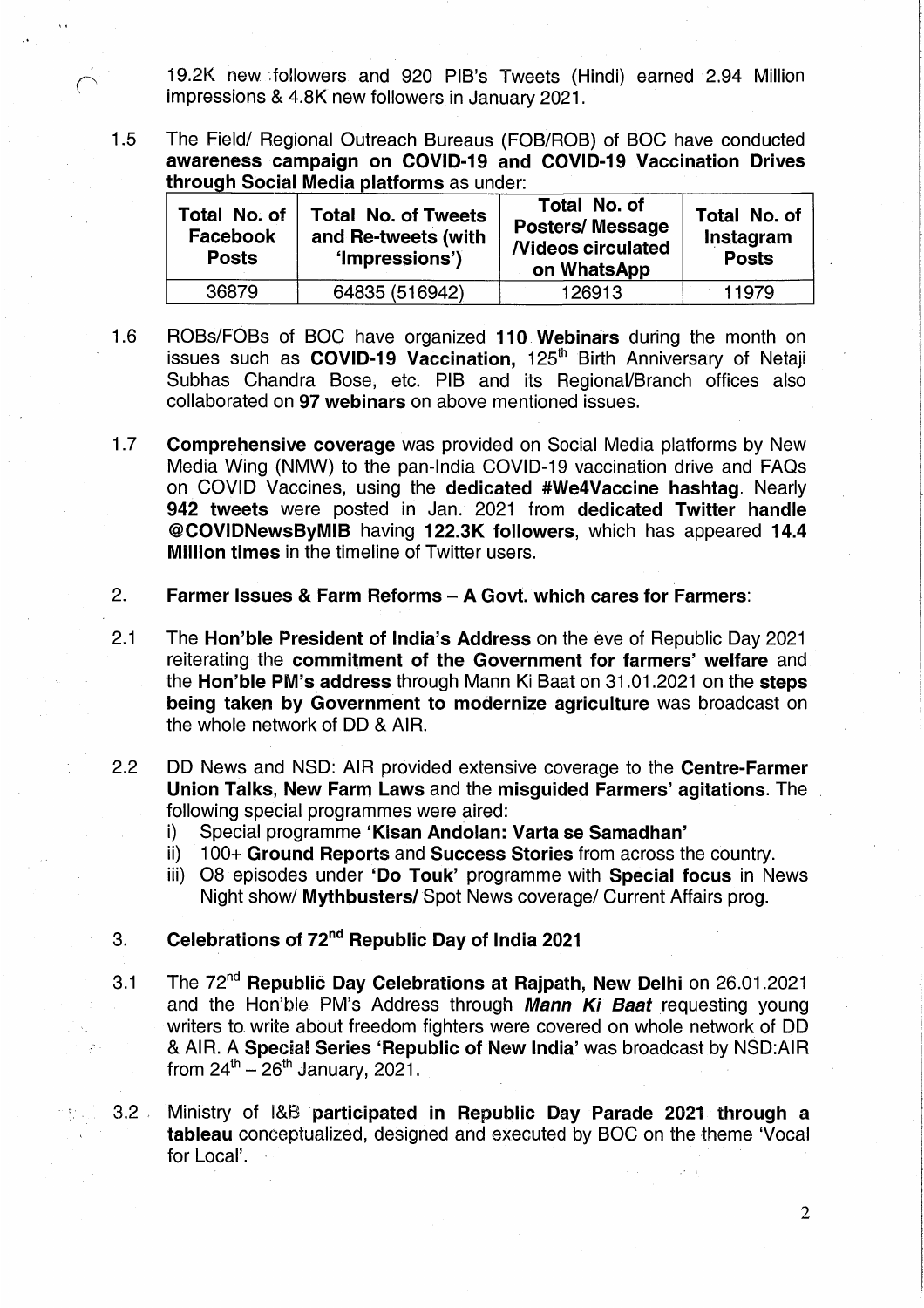- $3.3$ DD News live telecast the Hon'ble PM leading the nation in paying tributes on the Death Anniversary of Gandhiji on 30.01.2021. Films Division paid tribute to the "Doyen of Indian Freedom Struggle Lala Laipat Rai" on his Birth Anniversary on 28.01.2021 by streaming a biopic on its Website & YouTube channel (422 online viewership).
- $3.4$ The January and February 2021 Special Issues of Yojana published by Publications Division. (DPD) on lndia@75 aims to celebrate the spirit of India. For the first time, the Yojana journal featured message/ articles from the Hon'ble President of India, the Hon'ble Vice President of India, Governors of States, former Union Ministers, etc.
- $\overline{4}$ . Commemoration of 125<sup>th</sup> Birth Anniversary of Netail Subhas Chandra Bose — Parakram Diwas (23.01.2021)
- $4.1$ The unveiling of the portrait of Netaji at Rashtrapati Bhawan, New Delhi by the Hon'ble President of India and the inauguration of the Parakram Diwas celebrations at Kolkata on 23.01 .2021 by the Hon'ble Prime Minister were covered live on DD News and NSD:AIR. Special programme 'Life and Times of Netaji' was aired by NSD:AIR.
- $4.2$ The 51<sup>st</sup> International Film Festival of India (IFFI) did a **special screening of** film 'Netaji Subhas Chandra Bose: The Forgotten Hero' directed by Shri Shyam Benegal on 23.01.2021. Films Division screened online two documentary films. 'The Flame Burns Bright' and 'Netaji' on 23.01.2021 recording 1899 online viewership, which were shared online by various organizations, NGOs and Film Societies.
- 4.3 An article by Hon'ble Minister (I/C) for Culture & Tourism 'Emerging as a Hero from the Struggle - Netaji Subhas Chandra Bose' has been commissioned by PIB and published in newspapers nation-wide.
- $4.4$ Indian Institute of Mass Communication (IIMC) organised a Friday Dialogue (Facebook Live) programme on 'Netaji Subhas Chandra Bose as a **Communicator'.** Special posts and quotes on Netaji have been posted on Social Media platforms of MIB, NMW, PIB & DPD.
- Directorate of Film Festivals (DFF) organised the 51<sup>st</sup> Edition of the  $5.$ **International Film Festival of India (IFFI)** in a 'hybrid manner' from  $16<sup>th</sup>$  – 24<sup>th</sup> January, 2021 at Panaji, Goa (physically) & virtually, which was inaugurated on 16.01.2021 by the Hon'ble Minister for Information and Broadcasting and Hon'ble Chief Minister of Goa. The opening ceremony was graced by filmmaker Shri Priyadarshan Nair & actor Shri Sudeep and featured video messages from noted film celebrities. Closing Ceremony was graced by the Hon;'ble.Governor'of Goa, Hon'ble Chief Minister of Goaiand Hon'ble Minister of State for Environment, Forest & Climate Change.

e kal

かたの  $\mathcal{A}\in\mathbb{C}^{n\times n}$  ,  $\mathbb{C}^n$ 

For the first time in IFFI's history, a Hybrid Film Festival was organized which had both physical and virtual elements: All COVID-19 protocols were followed during 51<sup>st</sup> IFFI. The virtual segment was showcased exclusively on a specially created OTT platform. The  $51<sup>st</sup>$  Edition of IFFI witnessed around 200 acclaimed films from 60 countries, with Bangladesh

 $\sim$  3

I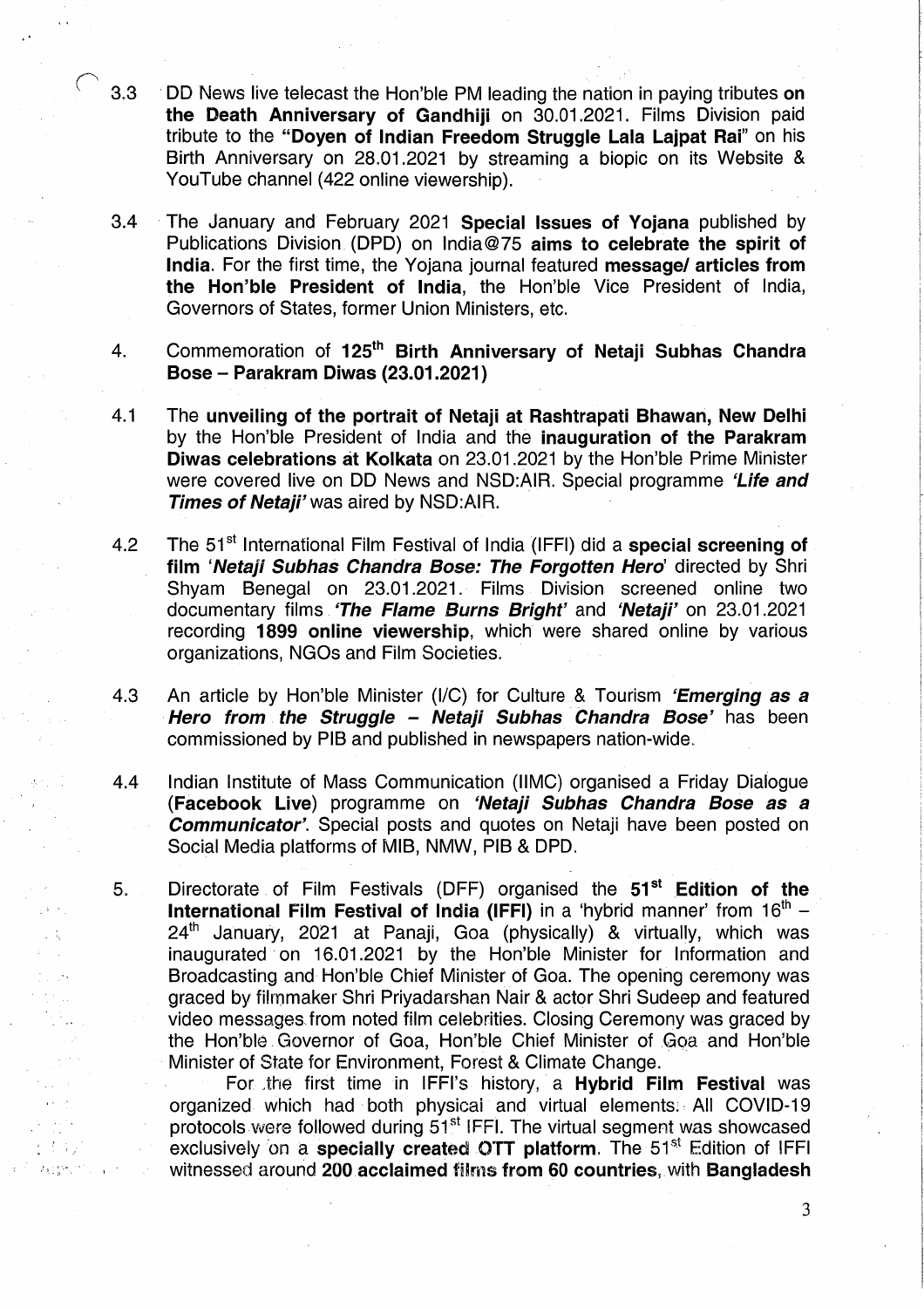as the country of focus. More than 3,000 delegates and film lovers participated physically and over 1000 participated virtually. Veteran Actor/ Director Sh. Biswajit Chatterjee was conferred 'Indian Personality of the Year Award' and Italian cinematographer Mr. Vittorio Storaro was conferred with the 'Lifetime Achievement Award'. Special tribute/ homage were paid on the Centenary Celebrations of Satyajit Ray and 150"" Birth Anniversary of Dada Saheb Phalke. At award segment, awards were conferred in five different categories along with a Special Mention Award to Indian director Kripal Kalita for his Assamese film *Bridge.*  $51<sup>st</sup>$  IFFI was widely covered by DD, AIR, PIB & NMW on all platforms.

- 6. The Hon'ble President's Speech on the Budget session of Parliament, the address by the Hon'ble PM at The Start-Up India International Summit 'Prarambh', the launch of 'Start Up Champions' programme on DD Network by the Hon'ble PM for the first time in history and his interaction with CEO at Davos Dialoque 2021 were telecast live on DD News. DD India and DD News undertook exclusive broadcast of oath taking ceremony of the newly elected President and Vice President of the United States. DD News telecast 03 special programmes on the completion of 5 years of 'PM Fasal Bima»Yojana', an hour-long 'Aatmanirbhar Bharat' programme, 03 special episodes of 'Tejaswini', an episode each on 'Good News India', 'Beti Bachao Beti Padao', Y-Factor, Himyodhha etc. DD News also covered Economic Survey in detail and bytes of over 7000 beneficiaries till date on various schemes of Govt. of India have been telecast on DD News.
- 7. Initiatives and Achievements of Ministry of I&B under Digital India
- $7.1$ The Hon'ble Minister for Information and Broadcasting Shri Prakash Javadekar launched the Digital Calendar and Diary App 2021 of Government of India on 8<sup>th</sup> January, 2021. The App developed by BOC is available for download on both Google, Play store, and IOS App Store to anyone across the world. The App is currently available in Hindi and English, and will be made available in 11 Indian regional languages and made accessible for Divyangians in coming updates.
- Digital Channels of Prasar Bharati across Doordarshan and All India Radio  $7.2$ (AIR) registered more than 100% growth in 2020, clocking over a. Billion Digital Views and over 6 Billion Digital Watch Minutes. After domestic audience from within India, Pakistan accounted for the second highest digital audience for DD and AIR content with the United States close behind.
- The January 2021 fortnightly editions of New India Samachar (NIS) on the 8. themes of 'Cherishing New Dreams - The Vision of New India' and 'Empowering Women' were printed in 13 languages and distributed across the country by BOC. E-versions of NIS in flip book and PDF format were sent to over 64 million readers via emails using E-Sampark platform of MyGov India. <sup>~</sup> <sup>I</sup> <sup>I</sup> '

 $\bullet$  . The contract of the contract of the contract of the contract of the contract of the contract of the contract of the contract of the contract of the contract of the contract of the contract of the contract of the co

Prasar Bharati and Publications Division (DPD) participated in virtual Bharat 9. Parv 2021 from  $26<sup>th</sup> - 31<sup>st</sup>$  January, 2021 by setting up a virtual Pavilion/ Stall which showcased their efforts/ books from 'Ek Bharat' Shrestha Bharat' series. . <sup>~</sup> - <sup>~</sup> " ~~ <sup>I</sup> <sup>A</sup> " » <sup>1</sup>

4

I.I